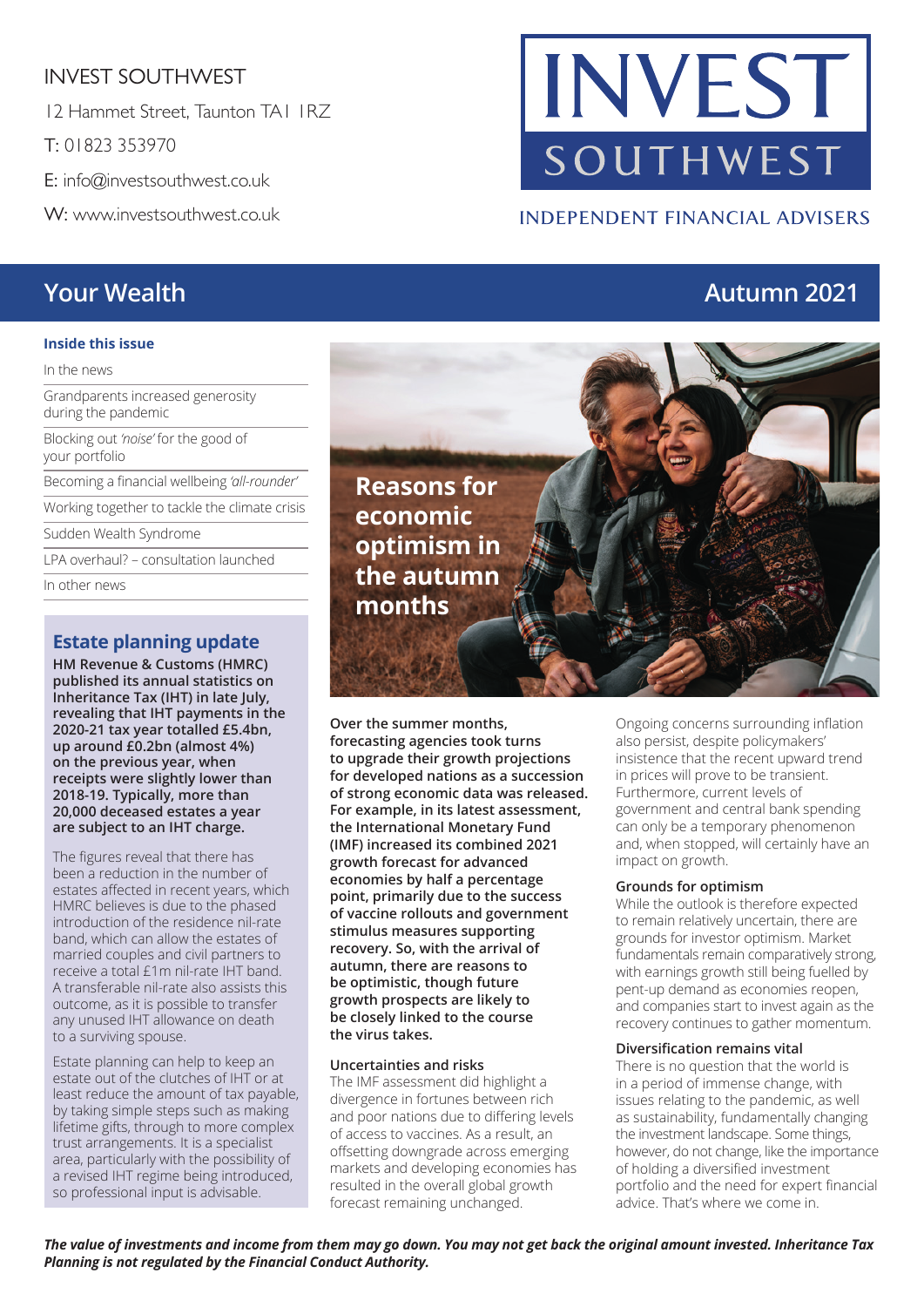

#### **ESG assets will exceed £36.5trn by 2025**

ESG assets are forecast to exceed £36.5trn – over a third of projected global assets – by 2025, according to Bloomberg Intelligence<sup>1</sup>. The analysis comes as environmental, social and governance factors are becoming increasingly important to investors across the globe.

Adeline Diab, Head of ESG and Thematic Investing EMEA & APAC at Bloomberg Intelligence, said, *"The pandemic and the global race to net zero carbon emissions have put ESG criteria into orbit – from niche to mainstream to mandatory."* 

#### **Significant recovery for UK dividends in Q2**

UK dividends rose by 51% in the three months to June 2021, jumping to £25.7bn on a headline basis<sup>2</sup>. Almost 90% of the increase, when compared to Q2 2020, can be attributed to firms restarting dividends. The increase was significantly ahead of an expected rise of 31%.

#### **Income rich, cash poor**

Research3 has revealed that 23% of households with an income of £100,000 would be unable to cover a major unexpected bill or survive more than three months without their income. The same is true for over one in ten households earning over £150,000. Although high earners have more coming in each month, in turn, they tend to have more outgoings, which can make saving difficult. However, the importance of having emergency funds should not be overlooked – it is essential for improving your resilience to financial shocks.

1Bloomberg Intelligence, 2021, 2Link Group, 2021, 3hl, 2021



# **Grandparents increased generosity during the pandemic**

**Most grandparents are familiar with the financial challenges faced by their grandchildren as they progress through education and into the world of full-time work. Costs such as university tuition fees can leave upcoming generations with substantial debts even before they enter the workplace, making it harder for them to save for a deposit on their first property purchase.** 

The impact of coronavirus has added a new dimension to the problem, with disrupted education and a battered economy raising uncertainties about future earnings potential. Many grandparents who have been fortunate enough to be able to help the nextgeneration-but-one along the rocky road to their lifetime dreams and ambitions, have been able to increase their help.

Evidence that grandchildren have often benefited financially from lockeddown grandparents, unable to spend on holidays and eating out, has been

provided through research conducted by Scottish Friendly Assurance Society. The financial mutual company surveyed a sample of grandparents who were already investing for their grandchildren to see what influence the pandemic had exerted.

#### **Almost half increase their largesse**

Responses showed that 47% of those grandparents had increased amounts given to their grandchildren during the previous 12 months. The main drivers were found to be a reduction in their own spending opportunities during the COVID-19 restrictions and a heightened desire to create a larger savings buffer for their grandchildren at a time of economic uncertainty.

Jill Mackay of Scottish Friendly commented, *"There are grandparents who do have the discretionary income to put towards family savings and this can be a big support. It's also encouraging to see grandparents deciding to invest more of their money rather than save it in cash."* 

*The value of investments and income from them may go down. You may not get back the original amount invested.*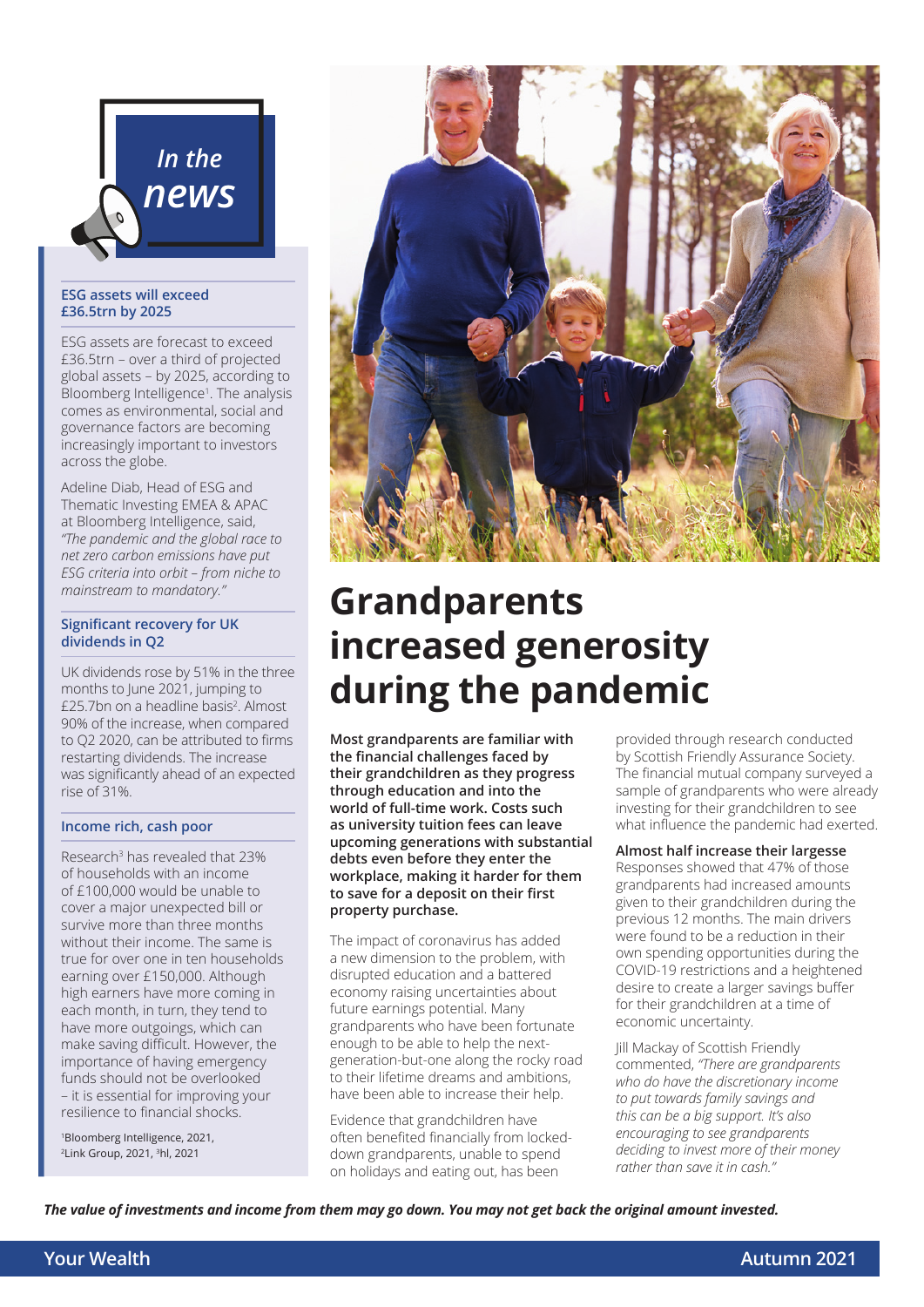# **Blocking out** *'noise'* **for the good of your portfolio**

**It's so easy to feel overwhelmed by the endless barrage of negative news or** *'noise'***, which can stoke anxiety about the performance of your investments and doubts over whether your investment strategy is on course. Learning to block out this noise, which may influence hasty or erratic investment decisions, is essential.**

By keeping a record of your reasons for investing, you can help temper any inclination to deviate off course. Revisiting your initial decisions enables you to gauge whether your long-term priorities have altered.

#### **Step back and breathe**

The use of devices allows us to instantly be updated, which is important for things like keeping in touch with family, but with investing, avoid the temptation to set up alert notifications for companies or funds in which you are invested. Short but sweet advice from global investment guru Warren Buffett in 2016, after a period of extreme market volatility, perpetually rings true, *"Don't watch the market closely."*

Although there are obviously no guarantees, blocking out *'noise'* to focus on the long term, gives your investments a greater chance of yielding positive returns and benefiting from compounding.

# **Becoming a financial wellbeing** *'all-rounder'*

**Financial wellbeing is closely aligned with the control people have over their financial future. People with high levels tend to meet their long-term financial goals and have a clear idea about what makes them happy and what they want from life. This allows them to identify and achieve more meaningful life goals before and during retirement.**

#### **Balancing mind and money**

People with a financial adviser are over four times more likely to display high levels of financial wellbeing, a new study<sup>4</sup> has determined.

Based on a survey of 10,466 UK residents, the study highlighted that the key to building financial wellbeing is to have both *'mindset'* and *'money'* building blocks. Those with the best financial wellbeing scores did well on both fronts.

#### **Are you an** *'all-rounder'***?**

Respondents with the best possible combination of scores were classified as *'all-rounders'*, with this group financially comfortable and enjoying life now while also planning for their future happiness. Such people are equipped to achieve the perfect balance between understanding the importance of both money and mindset.

#### **Wellbeing and advice aligned**

Unsurprisingly, the data highlighted that people who seek professional financial advice are far more likely to fit into the *'all-rounder'* category, when compared with those who do not. Only 10% of those who had never received financial advice were lucky enough to combine a positive money mindset with healthy finances, compared to 44% of those who have an ongoing relationship with their adviser.

#### 4Aegon, 2021



#### **Working together to tackle the climate crisis**

**Due to be held this November in Glasgow, the United Nations 26th Conference of the Parties – COP26 – is recognised as the most important climate change event since the 2015 Paris Agreement. The summit will bring together world leaders to build on the work left unfinished by COP25.** 

Countries are being asked to co-operate to reduce emissions, with the aim of achieving global net zero by mid-century, as well as mobilising finance, and protecting natural habitats and communities.

The investment industry has stated its intention to play a vital role in the global climate transition. Launched in December, the Net Zero Asset Managers Initiative has grown to over 120 investors, managing \$43trn

– all committed to supporting the goal to reach net zero and investments aligned with net zero emissions. COP provides an opportunity for investors to consider how they can innovate in developing solutions to solve climate issues and in financing sector transition.

Institutional Investors Group on Climate Change CEO, Stephanie Pfeifer, commented on the popularity of the initiative, *"In just six months nearly half of the global asset management sector has committed to achieving net zero emissions with their clients across the funds they manage. This marks a fundamental tipping point across the investment sector and a significant boost in efforts to tackle climate change and decarbonise the global economy. There's a lot more to achieve, but the sector is increasingly on a path to a net-zero future."*

*The value of investments and income from them may go down. You may not get back the original amount invested.*